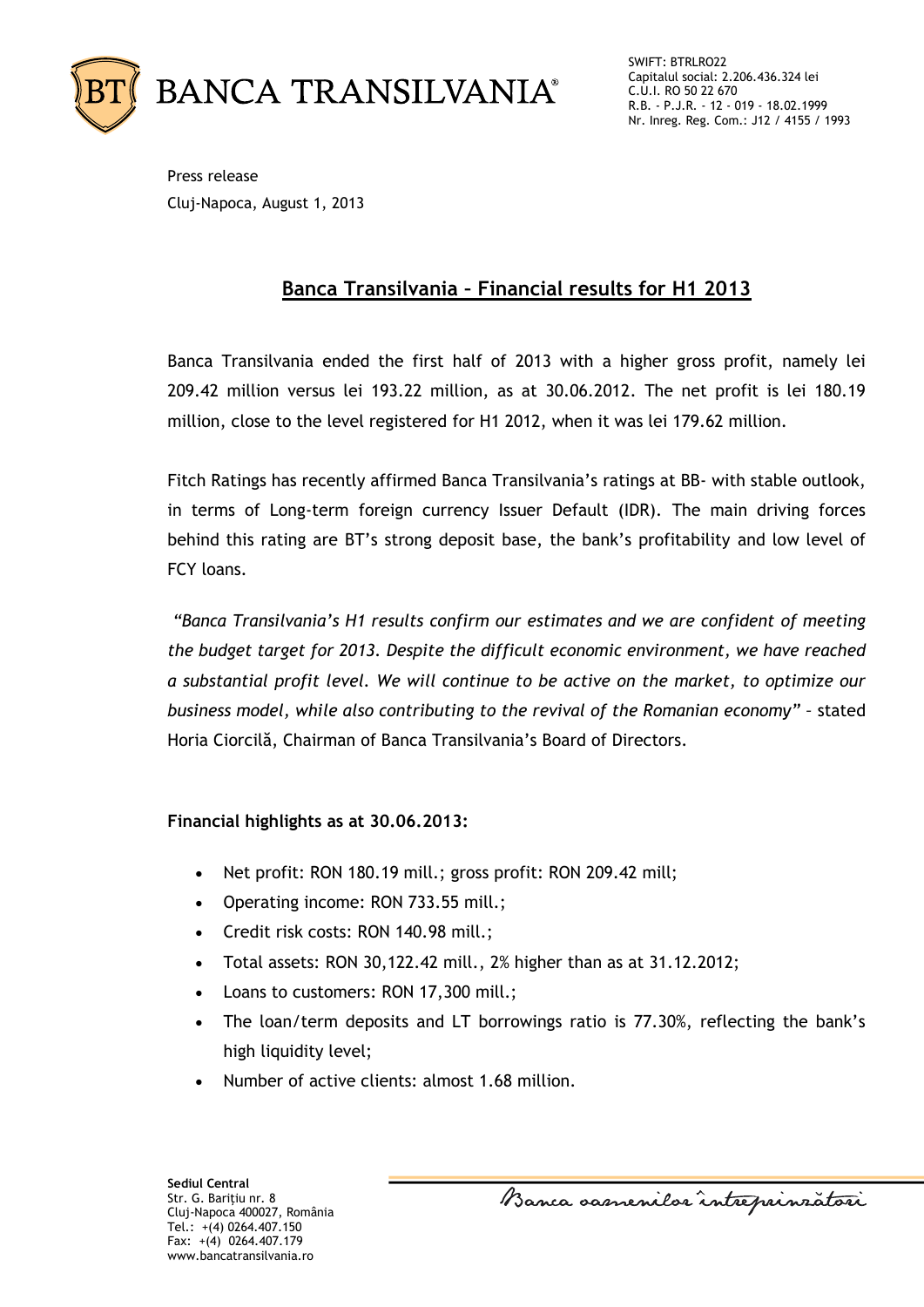Banca Transilvania's operating income is lei 733.55 million for H1 2013, similar to the level of 30.06.2012.

Operating expenses are 4% higher than during H1 2012, due to the costs involved in amortizing the new core-banking IT system.

Net provision expenses were lei 141.03 million as compared with lei 182.72 million as at 30.06.2012. Net loan provision expenses were lei 140.98 million corresponding to 179.13 million lei end of H1 2012.

The 52% cost/income ratio as at 30.06.2013 falls within acceptable limits, this being one of BT's top priorities.

Banca Transilvania's assets reached RON 30,122.42 million end of H1 2013, namely 2% higher than the amount registered as at 31.12.2012. This increase is mainly generated by investments in available-for-sale assets**,** which grew by 19% vs. end of 2012, amounting to 7,760.50 million lei.

The Bank's loan portfolio has the same structure, predominantly in local currency. End of H1 2013, loan portfolio balance (including accruals) amounted to RON 17,724.78 million, of which 64% are loans to companies and 36% loans to individuals. Non-performing loans (PAR 90) account for 11.94 % of the bank's total loan portfolio.

The balance of loan provisions increased from 2,111 million lei (end of 2012) to 2,191.98 million lei (H1 2013), ensuring an adequate non-performing loan coverage ratio of 105.53%.

Total resources from clients rose with 4% vs. end of 2012, the deposit balance amounting to 24,165.05 million lei at 30.06.2013.

Banca Transilvania's liquidity is very good, with the loan/term deposits and LT borrowings ratio below 80%, an adequate level compared to the Romanian banking system. The capital adequacy ratio is also at a comfortable level, 11.85% - profit included and 10.92% profit excluded.

2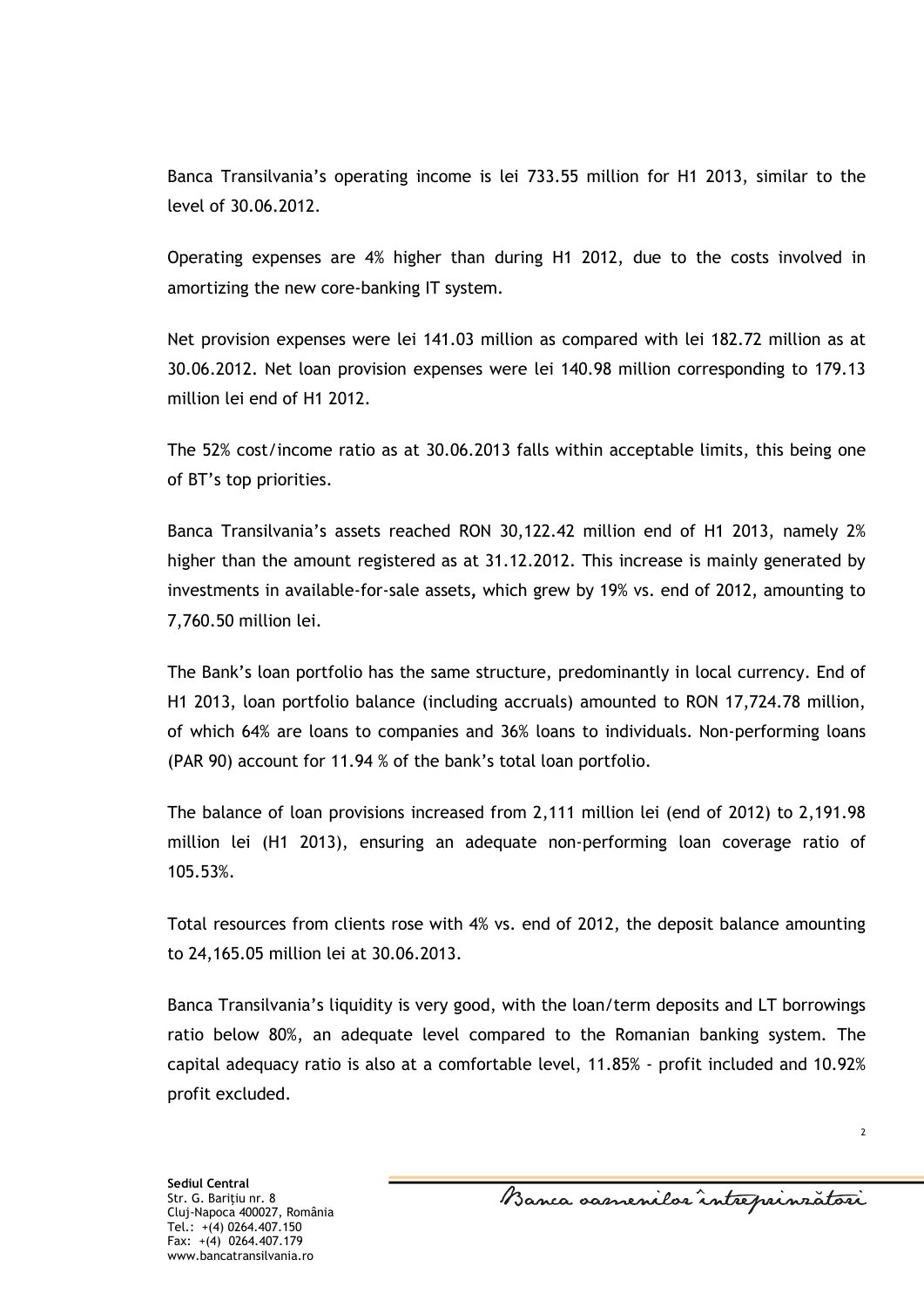The number of operations performed via BT accounts increased with 7.52% vs. the same period of the previous year. The number of active customers, both individuals and companies grew from 1.56 million customers, end of H1 2012 to 1.68 million, end of H1 2013.

#### **Marketing & Communication Division**

#### **About Banca Transilvania:**

Banca Transilvania is one of the largest banks in Romania, in terms of assets. Our mission is to support the business environment. BT's activity is organized on 4 main business lines: retail, SME, corporate, and the Healthcare Division. Banca Transilvania has over 6.000 employees, a network of over 550 units and almost 1.68 million active clients. BT is the first banking institution in Romania to be listed on the Bucharest Stock Exchange (BSE) in 1997. Our strategy is supported by strong shareholders, among them the European Bank for Reconstruction and Development (EBRD), which holds 15% of share capital.

#### **Contact details:**

Laura Petrehuş – Deputy Manager Communication & PR, +40 (0)264.407.150, [laura.petrehus@btrl.ro](mailto:laura.petrehus@btrl.ro)

Banca samenilor intreprinzatori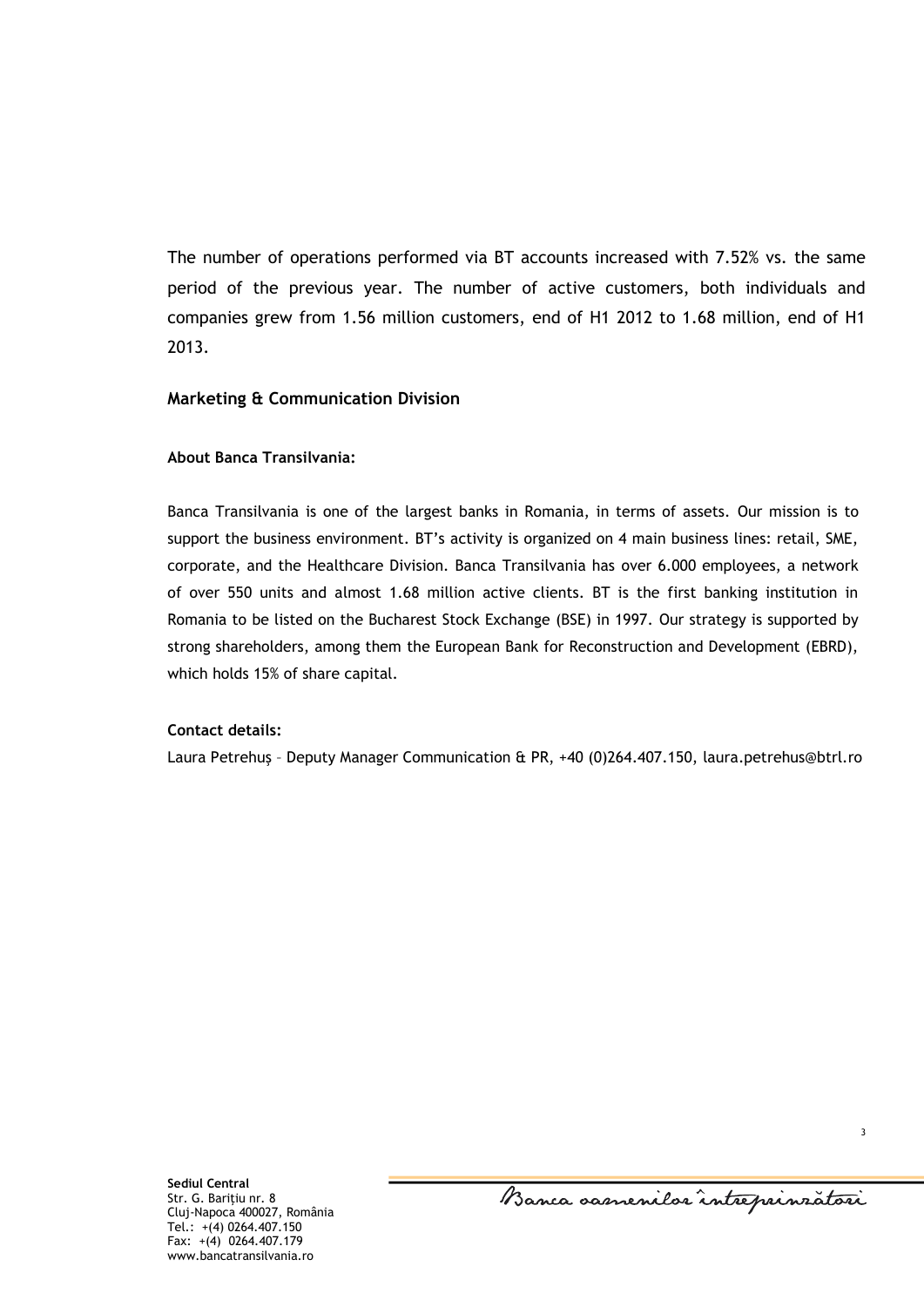#### **Annex**

# **FINANCIAL RESULTS, 30.06.2013**

| <b>BALANCE SHEET</b>                             |                        |               | △ 30.06.13   |
|--------------------------------------------------|------------------------|---------------|--------------|
| thd. LEI                                         | 30-Jun -13             | 31-Dec-12     | vs. 31.12.12 |
| Cash and cash equivalents                        | $\overline{4,800,518}$ | 5,576,290     | 0.86         |
| Placements with banks                            | 1,252,467              | 1,304,788     | 0.96         |
| Loans and receivables - securities               | 78,046                 | 78,326        | 1.00         |
| Financial assets at fair value through profit or |                        |               |              |
| loss and derivatives                             | 37,514                 | 39,179        | 0.96         |
| Loans and advances to customers - net            | 15,532,794             | 15,457,481    | 1.00         |
| -Loans and advances to customers - gross         | 17,724,776             | 17,568,485    | 1.01         |
| - Loan provisions                                | (2, 191, 982)          | (2, 111, 004) | 1.04         |
| Investment securities, available for sale        | 7,760,496              | 6,529,701     | 1.19         |
| Intangible assets                                | 82,336                 | 80,090        | 1.03         |
| Tangible assets                                  | 291,845                | 290,006       | 1.01         |
| <b>Equity investments</b>                        | 74,053                 | 74,053        | 1.00         |
| Other assets                                     | 212,349                | 142,130       | 1.49         |
| <b>Total assets</b>                              | 30,122,418             | 29,572,044    | 1.02         |
|                                                  |                        |               |              |
| Deposits from banks                              | 242,100                | 45,953        | 5.27         |
| Deposits from customers                          | 24, 165, 047           | 23,232,922    | 1.04         |
| Loans from banks and other financial             |                        |               |              |
| institutions                                     | 1,968,601              | 2,969,302     | 0.66         |
| Subordinated liabilities                         | 424,379                | 288,810       | 1.47         |
| Deferred tax liabilities                         | 46,714                 | 28,228        | 1.65         |
| <b>Other liabilities</b>                         | 403,400                | 311,892       | 1.29         |
| <b>Total liabilities</b>                         | 27,250,241             | 26,877,107    | 1.01         |
|                                                  |                        |               |              |
| <b>Equity</b>                                    | 2,292,937              | 1,989,543     | 1.15         |
| Share capital<br><b>Revaluation reserves</b>     | 31,279                 | 38,125        | 0.82         |
| Own shares                                       |                        | $-7,752$      | 0.00         |
| Retained earnings                                | 253,303                | 376,144       | 0.67         |
| Other reserves                                   | 294,658                | 298,877       | 0.99         |
| <b>Total equity</b>                              | 2,872,177              | 2,694,937     | 1.07         |
| <b>Total liabilities and equity</b>              | 30,122,418             | 29,572,044    | 1.02         |

Banca oasnenilor intreprinzatori

4